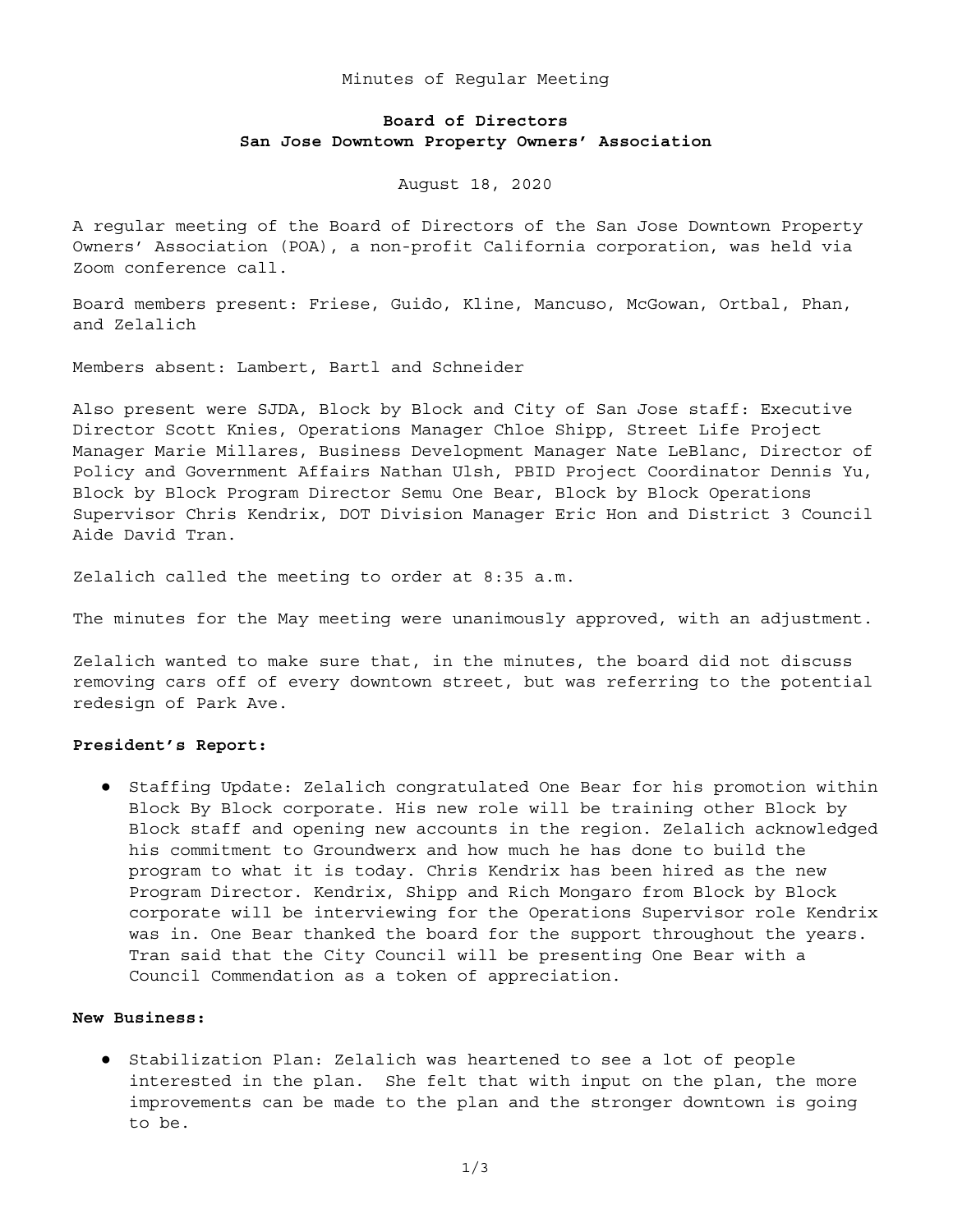● Stabilization Plan Implementation: Knies reflected on the challenges of the last five months. He also thanked the board for contributing \$10,000 to the stabilization plan. Knies emphasized the plan will not sit on the shelf and the study showed how important the PBID is to the future of downtown.

The key takeaways were that keeping downtown clean and safe was supported by almost everyone, and that SJDA and the PBID will put programming and communications through an equity and inclusion lens moving forward. There is also a need to do clearer and more consistent communication on the programs and services our organizations provide, in an effort to bring people back down to downtown as re-opening continues.

The PBID will be involved with the top three issues in the stabilization plan and these issues will all flow into the PBID renewal. The PBID is considering expansion of services and district boundaries as a part of the renewal process.

Knies proposed a community engagement position, with 60 percent of funding drawn from the PBID and 40 percent from SJDA funding. This position would provide high-tough outreach that is needed as a part of the PBID renewal process. This role would also be integral in modernizing the organization's story telling.

McGowan asked if there is a proforma to the return and thinks this position will help bring energy back into downtown. Kline asked for clarification around the position's role with storytelling and data visualization. He suggested consulting work for data visualization instead because it is hard to find a person that also does storytelling and business outreach. Knies clarified that the position would be weighted towards building relationships with stakeholders.

Zelalich added it is a lot of work to do renewal specific community outreach and it impacts both PBID staff and the board's capacity. She expects in the future that as the PBID expands services in new neighborhoods, it will be important to have someone focus on building these relationships. Guido agreed on the importance of having the community engagement position and that it is an imminent need. He added that the board should also look at consultants, too.

Knies said this position will be bridging together aspects of the downtown environment to experience narratives. Another aspect of the position that has yet to be determined is the reporting structure. The role will either sit under SJDA Managing Director Bree Von Faith or Ulsh.

Knies thanked the board for their support and direction. He said the position will be added to the next revision of the FY20-21 budget.

● Street Life FY 20-21: Millares share an updated Street Life budget that accounts for the current state of downtown. She updated the board on the potential Christmas activations in Chavez Park. The activation is